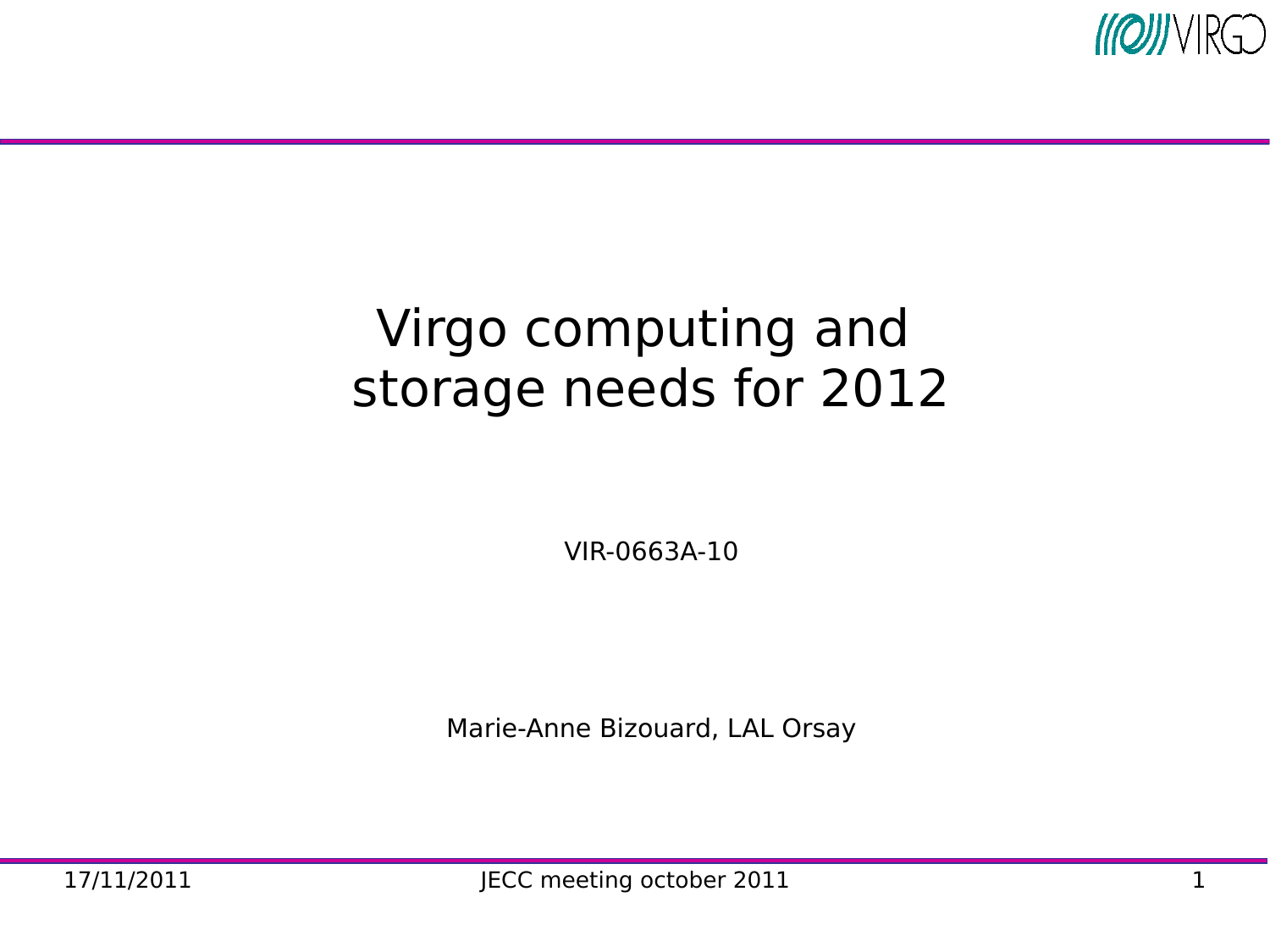# 2011 data taking & 2012 runs forecast

 $\cdot$ In 2011: we took more data than ever:  $\sim$ 250 TB

- 2 astrowatch periods (Jan -->May Sep-->Oct)
- 1 science run : VSR4 in coinc with GEO (Jun -->Aug)

●From now on:

- advanced Virgo installation + commissioning
- 2 "software" engineering runs in 2012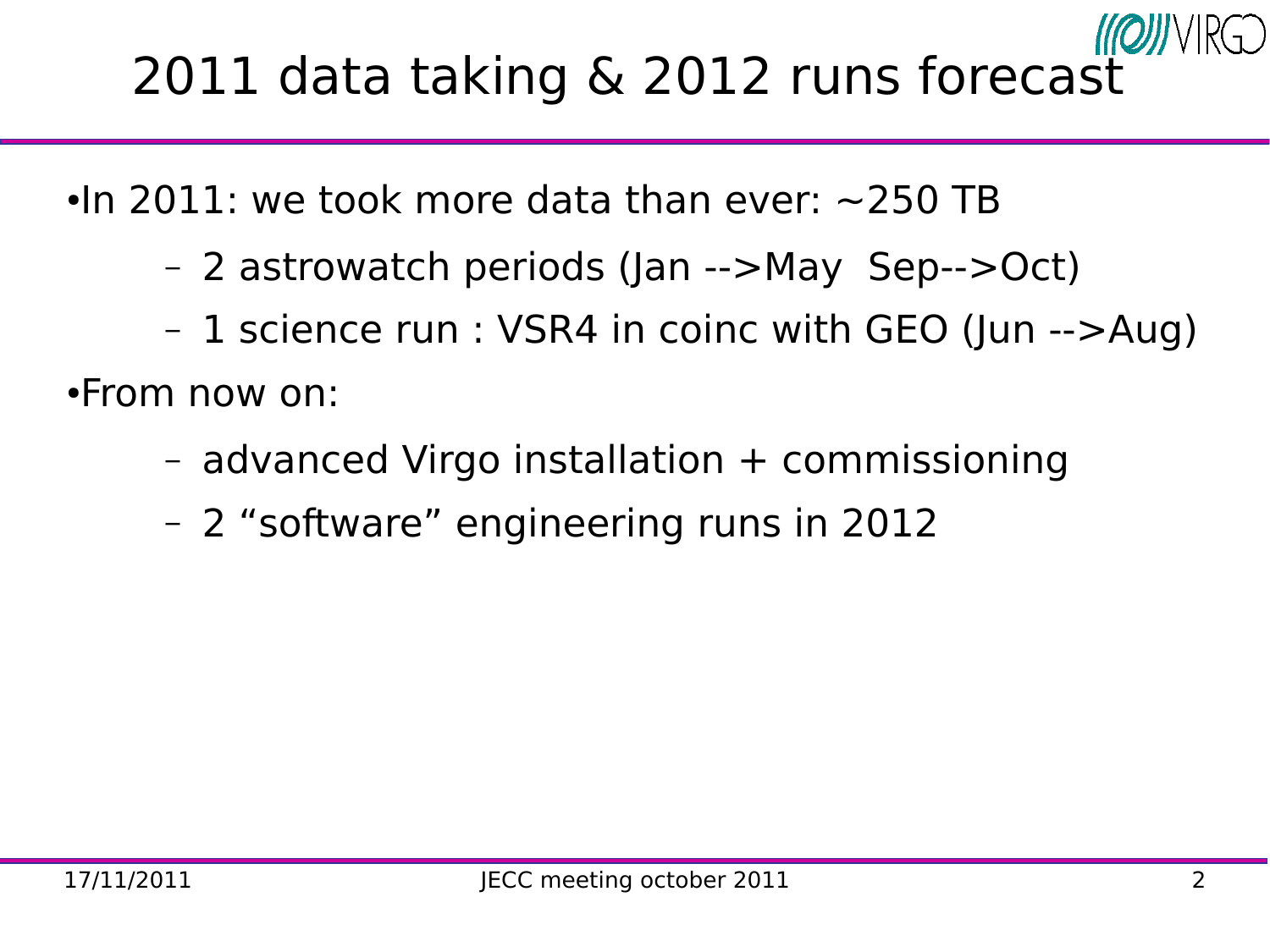

#### Storage situation in CCs

• Data transfered:



– Virgo : rawdata, h(t), 50 Hz, trend, RDS (Reduced Data Set)



**SMALLET SMALLET SMALLET SMALLET SMALLET** 

- LIGO data: H1 and L1 h(t)
- During runs data are transfered with a very low latency for rawdata and  $h(t)$  files  $(< 1 \text{ day})$
- Virgo astrowatch data: between runs data are acquired. Virgo set to Science during nights and week-ends. Data are saved in case of an interesting external trigger.
- Data are stored in both computing centers (Bologna and Lyon) --> assure backup.
- Data are transfered using bbftppro (CNAF) and SRB (Lyon)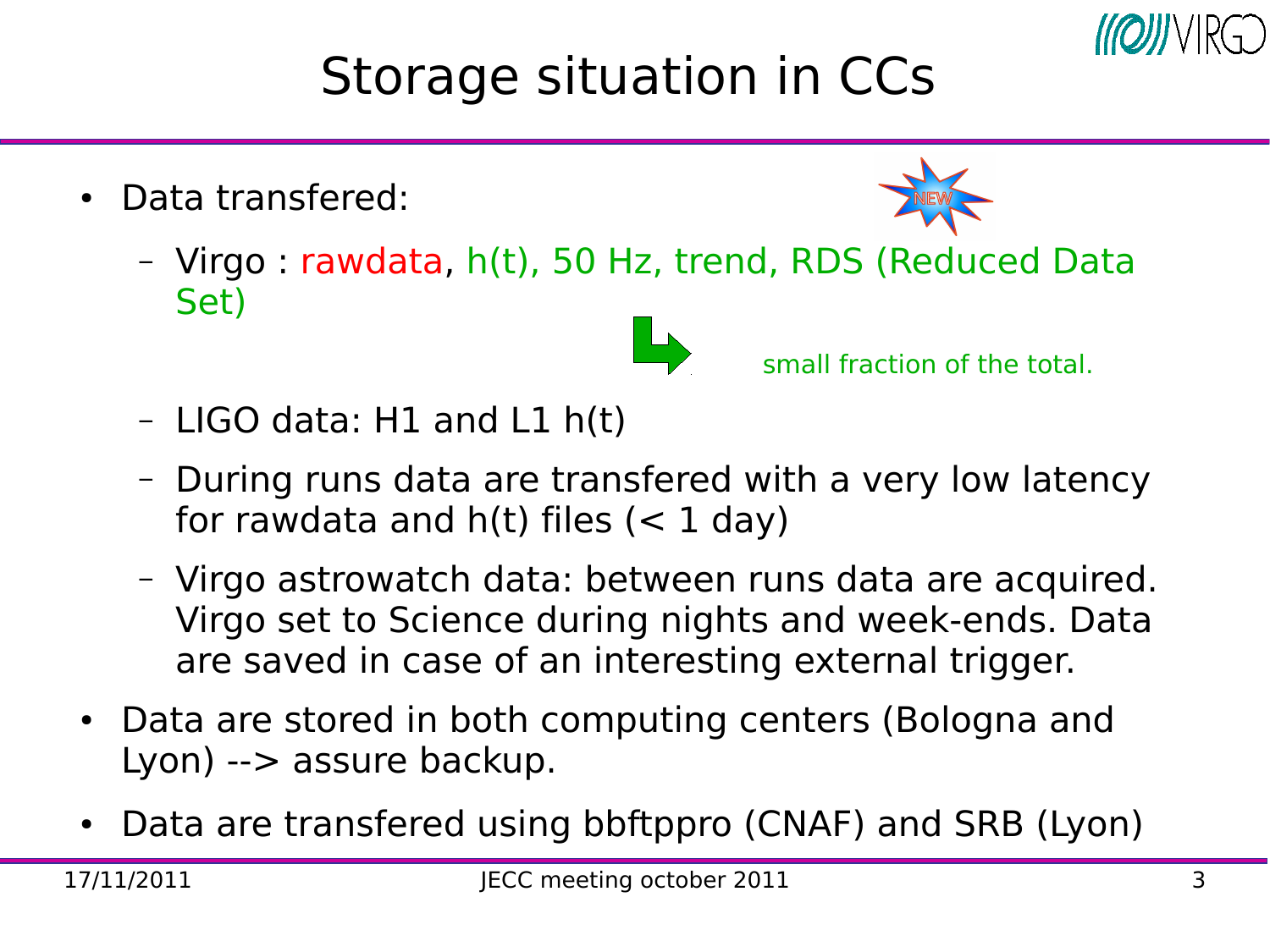

#### Data access / storage

Similar strategy: High Mass Storage

- Lyon:
	- all data are in HPSS. Access is granted through XrootD and SRB. Most recently accessed data are in XrootD cache disk. Solution is POSIX compliant and provide a good quality of service. We experienced difficulties this year to read data (staging too long). Solution provided by Lyon.
- Bologna:
	- We moved Virgo data in CASTOR into GEMSS.
	- All data transferred are automatically stored into GEMSS

 $\cdot$ gpfs\_virgo4: 385 TB 90% full.

●OK for VSR2: 165 TB VSR3: 95 TB, VSR4: 68 TB, S6: 5 TB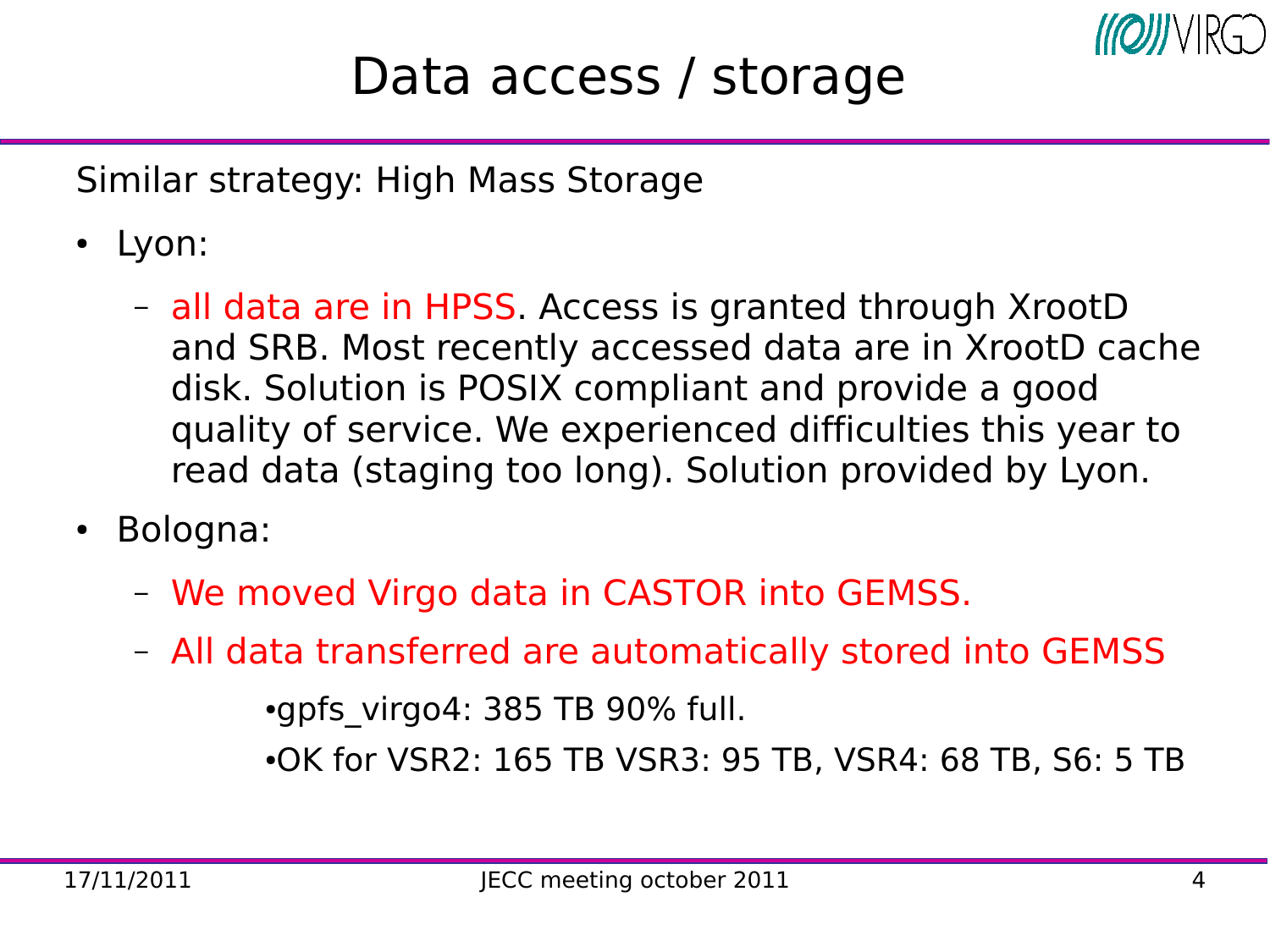## Virgo storage

#### • Lyon:

| Year                       | <b>HPSS</b><br>(TiB) | $XrootD$ cache $(TiB)$<br>used / available for Virgo | SRB cache (TiB)<br>used /available for all experiments | sps(TiB)<br>used /available for Virgo |
|----------------------------|----------------------|------------------------------------------------------|--------------------------------------------------------|---------------------------------------|
| 2010                       | 497                  | $162/184+124$                                        | 32/203                                                 | 3.6/5.4                               |
| <b>Request for</b><br>2011 | $+200$               |                                                      |                                                        |                                       |
| 2011 (oct 1st) $ $         | 707                  | 96/308                                               | 32/203                                                 | 4/5.4                                 |

• Bologna:

| Year             | Gpfs $4(TB)$<br>used / available for Virgo | Gpfs $3$ (TB)<br>used / available for Virgo | CASTOR (TB)<br>used / available for Virgo |
|------------------|--------------------------------------------|---------------------------------------------|-------------------------------------------|
| 2010             | 261/384                                    | 9/16                                        |                                           |
| Request for 2011 |                                            | +16                                         | $+430$                                    |
| $2011$ (oct 1st) | 345/384                                    | 26/32                                       | 754                                       |

 $M[Q]]/VR[Q]$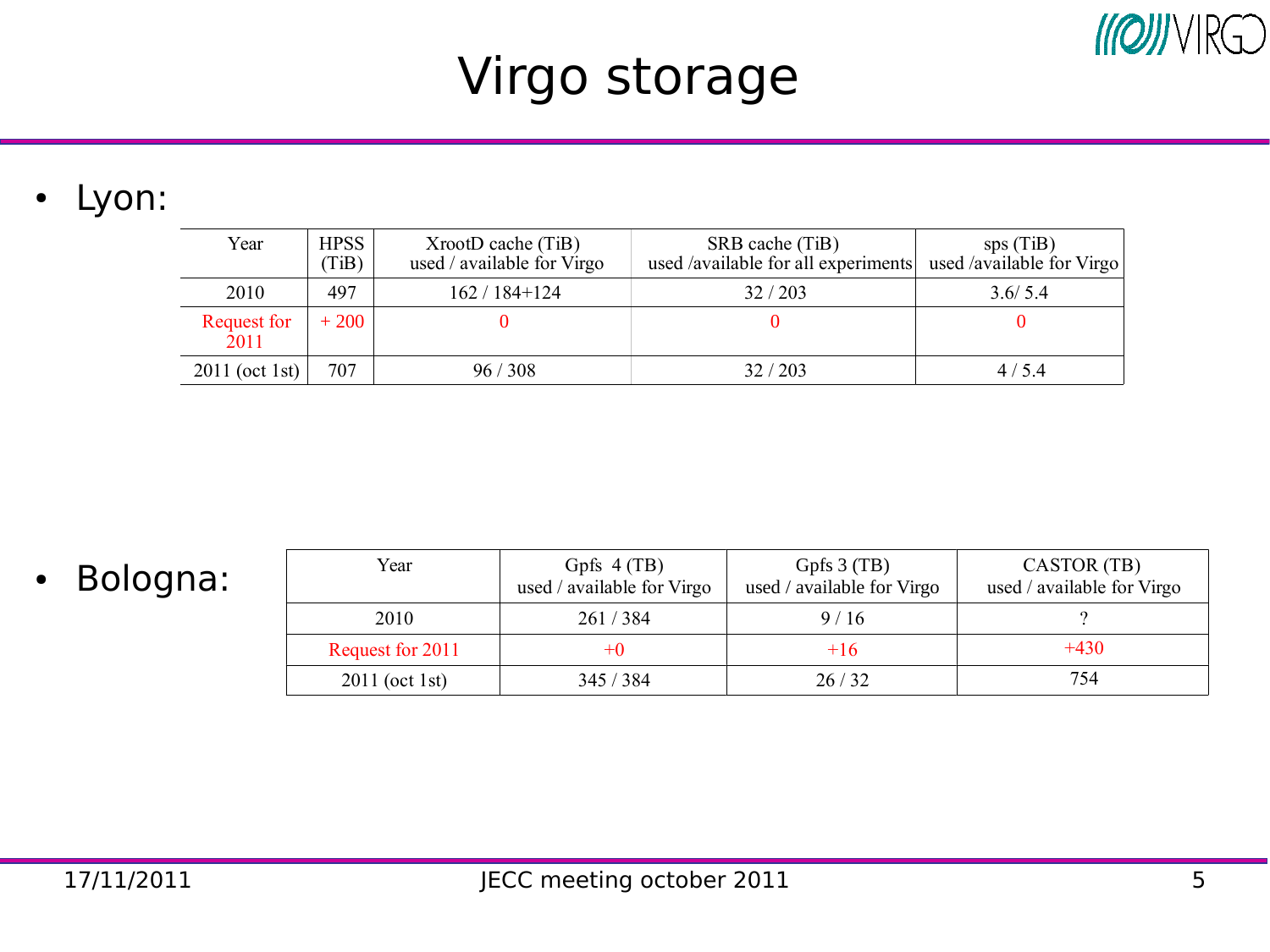

#### Virgo storage for 2012

- No new run in 2012: finish data transfer  $+$  few TB for software engineering runs
	- Lyon:
		- Few TB in HPSS
	- Bologna:
		- Few TB in GEMSS
		- +40 TB of user disk space (gpfs3). Pierpaolo Ricci wrote last monday this is technically not feasable, but proposed to use gpfs4 disk for users.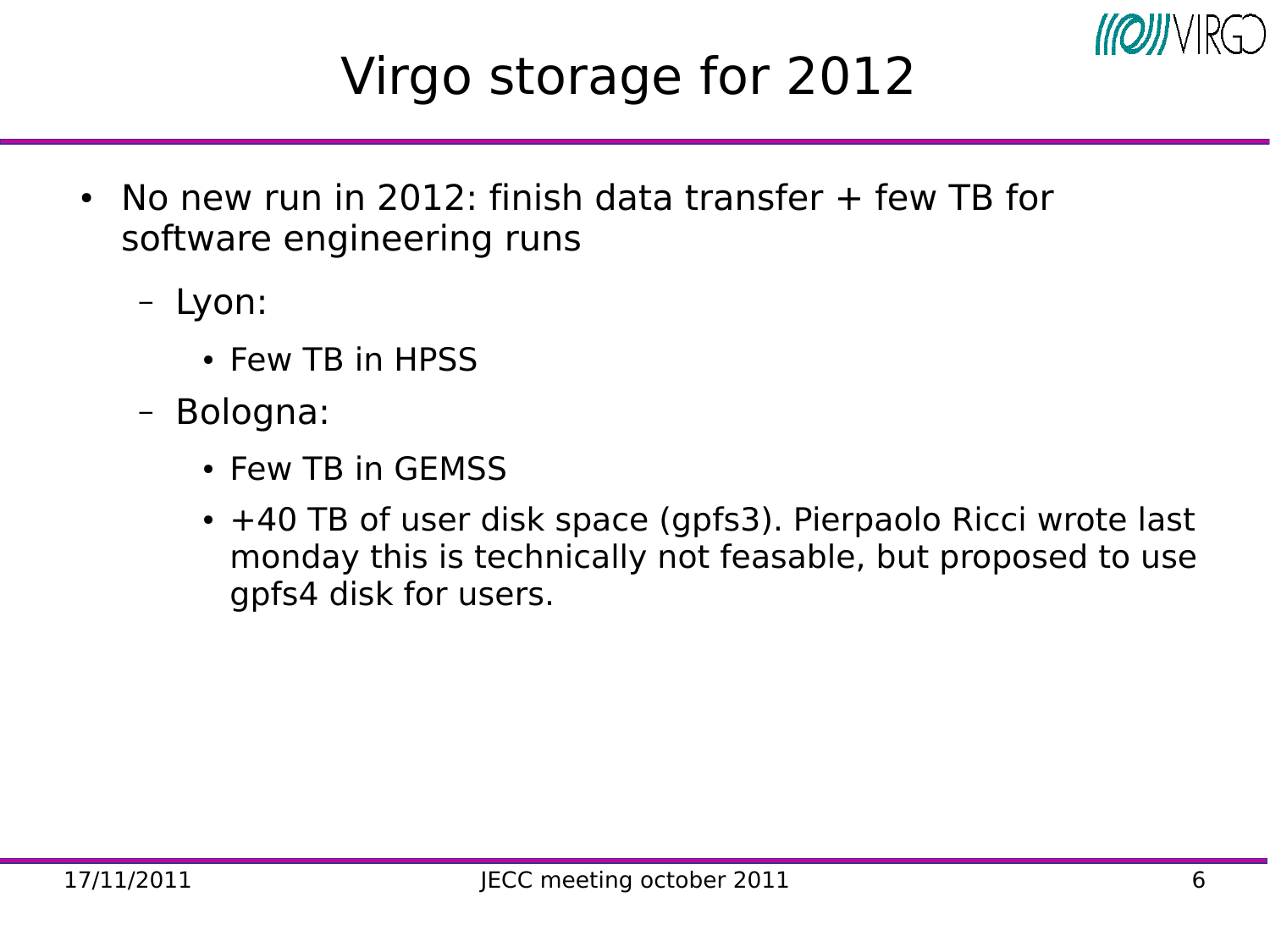

## Virgo computing in 2011

| Period               | <b>CNAF</b><br>$(HSE06 \text{.day})$ | CCIN2P3<br>$(HSE06 \text{.day})$ |
|----------------------|--------------------------------------|----------------------------------|
| 2011 request         | 434,000                              | 114,000                          |
| 2011 (oct $1^{st}$ ) | 695,000                              | 141,000                          |
| 2011 (forecast)      | 850,000                              | 200,000                          |